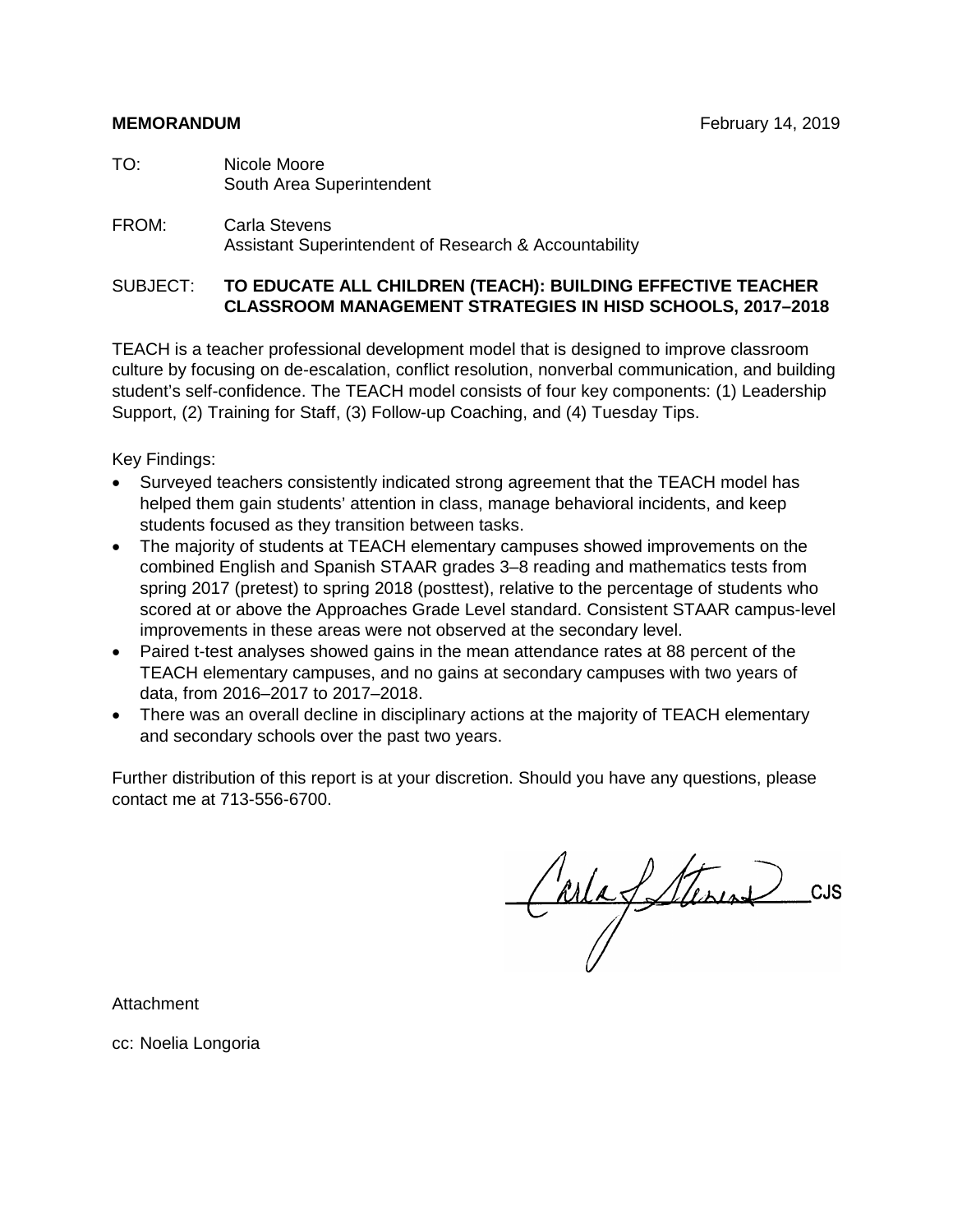### **Houston Independent School District**

# **RESEARCH** Educational Program Report

**To Educate All Children (TEACH): Creating Safer, Calmer Learning Environments for Students in HISD Schools, 2017-2018**

# HISD Research and Accountability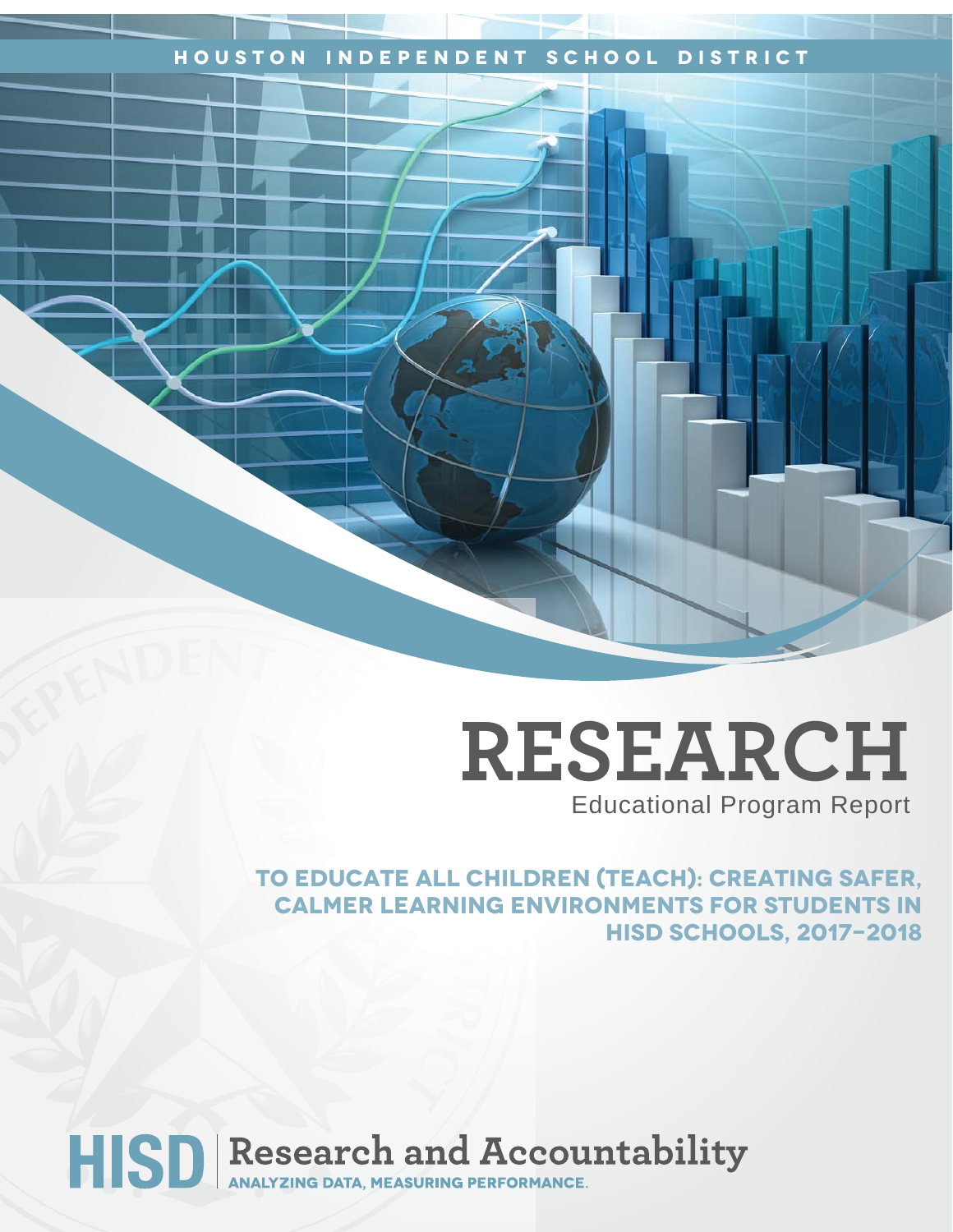

### **2019 Board of Education**

**Diana Dávila**  President

**Holly Maria Flynn Vilaseca** First Vice President

**Elizabeth Santos**  Second Vice President

**Sergio Lira Secretary** 

**Susan Deigaard** Assistant Secretary

**Wanda Adams Jolanda Jones Rhonda Skillern-Jones Anne Sung**

**Grenita Lathan, Ph.D.**  Interim Superintendent of Schools

**Carla Stevens** Assistant Superintendent Department of Research and Accountability

**Venita Holmes** Research Manager

**Houston Independent School District** Hattie Mae White Educational Support Center 4400 West 18th StreetHouston, Texas 77092-8501

#### **www.HoustonISD.org**

It is the policy of the Houston Independent School District not to discriminate on the basis of age, color, handicap or disability, ancestry, national origin, marital status, race, religion, sex, veteran status, political affiliation, sexual orientation, gender identity and/or gender expression in its educational or employment programs and activities.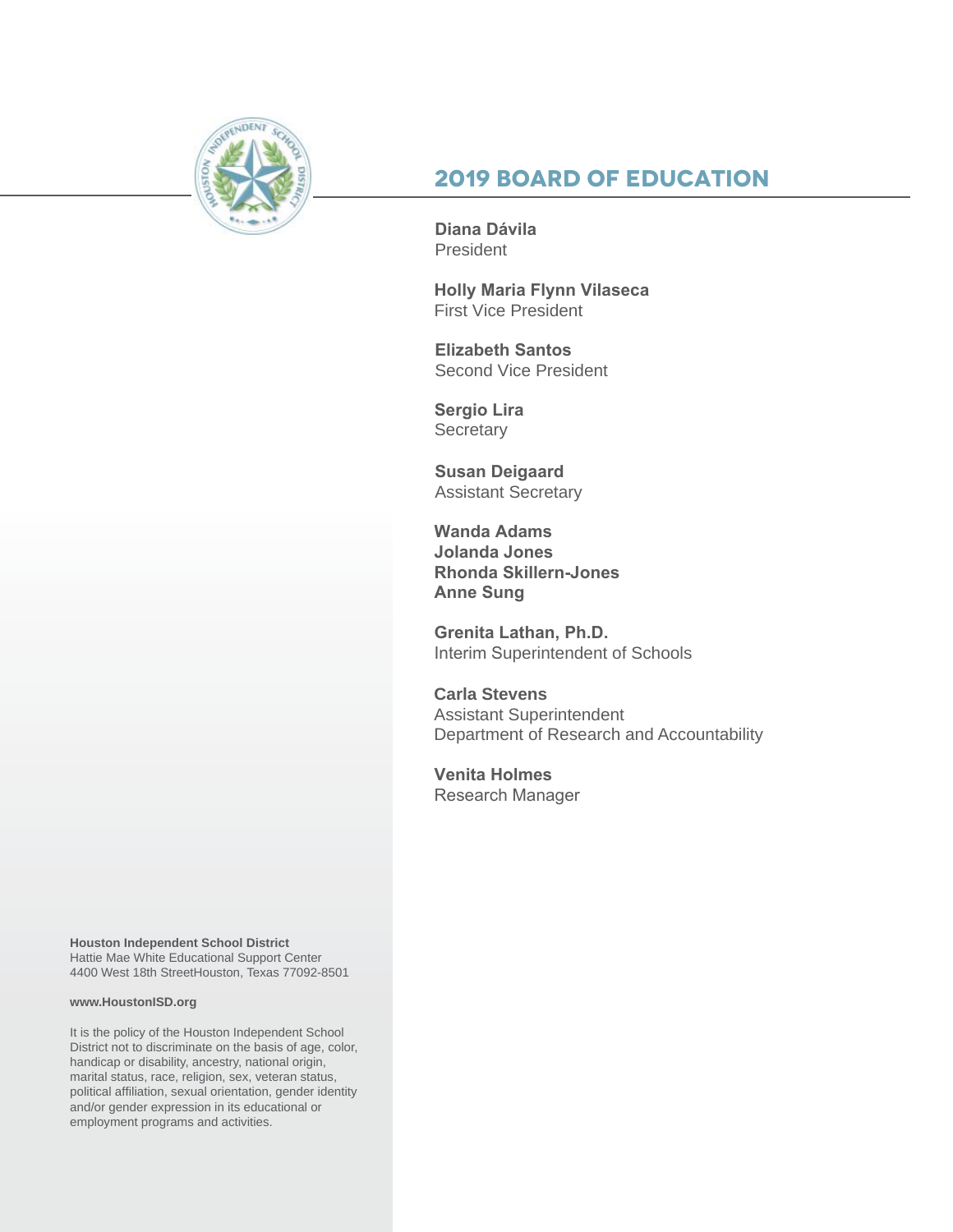# HISD Research and Accountability



## **EVALUATION REPORT B UREAU OF P ROGRAM E VALUATION**

#### *To Educate All Children (TEACH): Creating Safer, Calmer Learning Environments for Students in HISD Schools, 2017*–*2018*

Prepared by Venita R. Holmes, Dr.P.H.

#### **Abstract**

*This program evaluation observed distal educational outcomes, including reading and mathematics test performance, attendance, and disciplinary actions of students at eight elementary and six middle schools that implemented the To Educate All Children (TEACH) model in the Houston Independent School District (HISD) during the 2017–2018 academic year. The model helped teachers build students' self-confi dence, while focusing on classroom management strategies, such as de-escalation, confl ict resolution, and nonverbal communication. Teachers were provided leadership support, professional development, one-on-one coaching, videos, and tips to improve classroom culture. A total of 186 teachers responded to the Process Survey and 82 teachers completed the End-of-Year Survey. Surveyed teachers consistently indicated strong agreement that the TEACH model has helped them gain students' attention in class, manage behavioral incidents, and keep students focused as they transition between tasks. Survey respondents found that coaching feedback received through TEACH was, particularly, beneficial toward addressing students' specific educational needs. The majority of students at TEACH elementary campuses showed improvements on the combined English and Spanish STAAR grades 3–8 reading and mathematics tests from spring 2017 (pretest) to spring 2018 (posttest), relative to the percentage of students who scored at or above the Approaches Grade Level standard. Consistent STAAR campus-level improvements in these areas were not observed at the secondary level. Paired t-test analyses showed gains in the mean attendance rates at 88% of the TEACH elementary campuses, and no gains at secondary campuses with two years of data. There was an overall decline in disciplinary actions at the majority of TEACH elementary and secondary schools over the same time period. More consistent student progress over the past two years at TEACH elementary compared to secondary campuses suggest the need to examine whether all teachers have access to TEACH professional development if the full benefits of the model are to be realized for students at targeted schools.* 

#### **Background**

To Educate All Children (TEACH) was founded on the premise that teachers play a substantial role toward students' advancement from early education to careers (TEACH, n.d., **Figure 1**). The Houston Independent School District (HISD) has supported the implementation of the TEACH model for more than 10 years. During the 2014–2015 academic year, TEACH operated at Mading Elementary, Revere Middle, Cullen Middle, and Furr High schools. TEACH expanded to Walnut Bend, MacGregor, and Tinsley elementary schools during the 2015–2016 academic year. Additional expansion occurred during the 2016–2017 school year at Mitchell and Thompson elementary schools and at Attucks and Key middle schools.

During the current year (2017–2018), TEACH was implemented in 14 HISD elementary and middle schools, with the addition of the Secondary Disciplinary Alternative Education Program (DAEP), Thomas Middle, Elrod Elementary, and Hilliard Elementary schools. Two TEACH elementary (25%) and four secondary schools (67%) were rated by the Texas state accountability



Figure 1: Teacher Using "Influence" Approach to Increase and Maintain Students' Productivity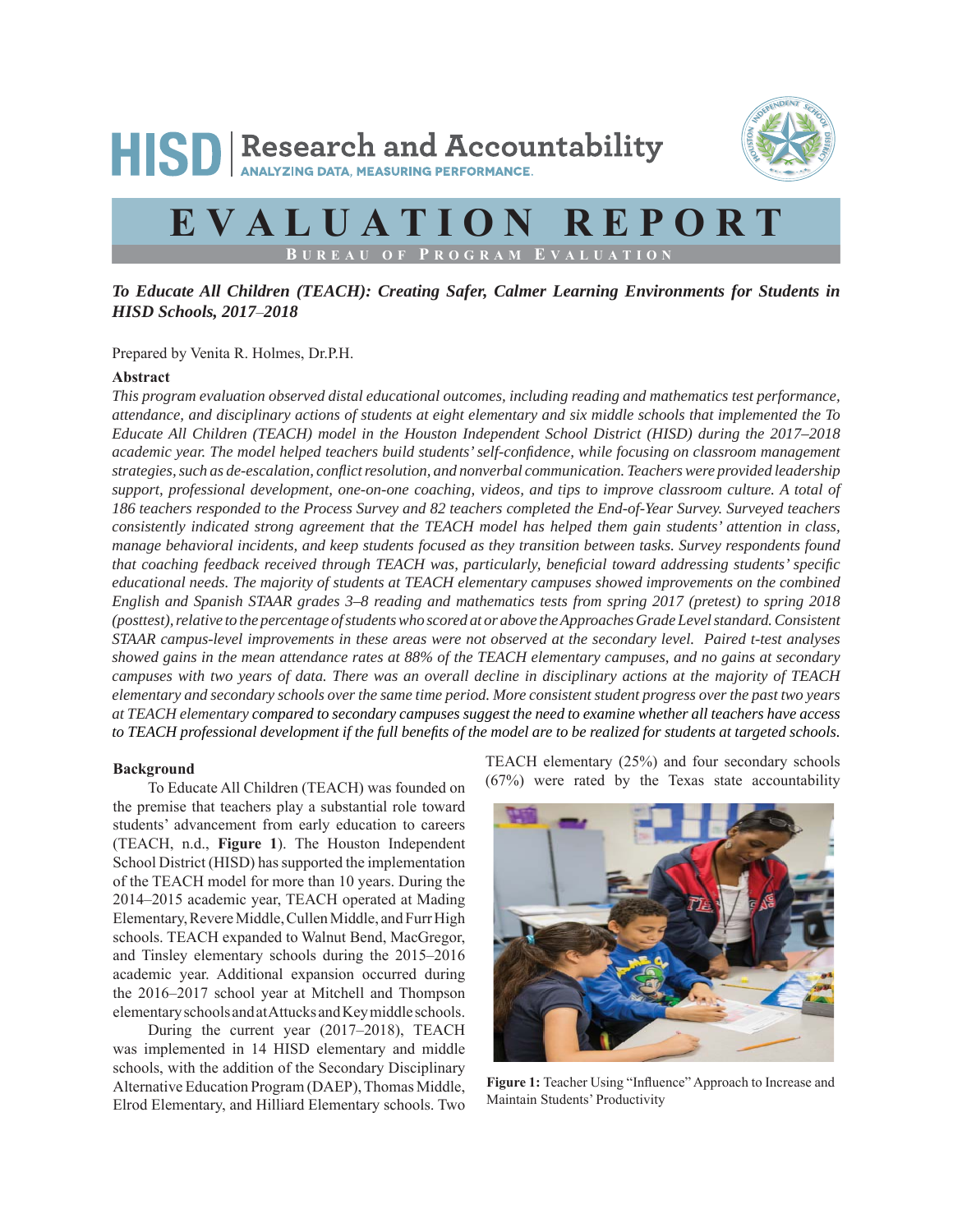

**Figure 2:** TEACH Campuses, 2017–2018

system during the 2016–2017 and 2017–2018 academic years as Improvement Required or were former Improvement Required, and received academic interventions and monitoring due to the rating. The specific schools and number of years that schools included in this evaluation participated in TEACH are presented in **Appendix A** (p. 9).

The 14 TEACH schools were predominately located in the southeast quadrant of Houston (**Figure 2**), where the need for additional strategies to improve academic learning among struggling students was in high demand. The targeted population



**Figure 3a:** Background Characteristics of Students at TEACH Campuses, 2017–2018



**Figure 3b:** Ethnicity/Race of Students at TEACH Campuses, 2017–2018



**Figure 4:** TEACH Model

consisted of 8,228 students, and was, overwhelmingly, at-risk (76.0%), economically-disadvantaged (86.6%), and male (52.3%) (**Figure 3a**). Slightly less than the majority of students were African American (49.7%) and Hispanic (44.4%) (**Figure 3b**).

The TEACH model (Figure 4) provided educators with intensive one-on-one professional development in classroom culture, de-escalation, conflict resolution, nonverbal communication, and building student's self-confidence. The program helped educators develop safe and calm learning environments for students through positive classroom management practices (TEACH, n.d., Figures 5a and 5b). This approach was consistent with research on the various benefits of teacher professional development. Specifically, teachers who receive quality, focused professional development that is sustained over time can boost student achievement (Yoon et al., 2007; Holland, 2005; Cohen & Hill, 2000; Louis & Marks, 1998), behavior (Stracuzzi & Mills, 2010), and connectedness to the school environment (Catalano, Haggerty, Oesterle, Fleming, & Hawkins, 2004; CDC, 2009). Corradino and Fogarty (2016) add that a positive classroom environment fosters essential developmental skills in students, such as acceptance and determination, to be successful academically and in future careers. To that end, this evaluation observed distal educational outcomes of students at campuses where TEACH was implemented during the 2017–2018 year, including academic achievement, attendance, and disciplinary actions. The research questions are as follows.



**Figure 5a:** HISD Teachers Attending TEACH Professional Learning Community (PLC) Training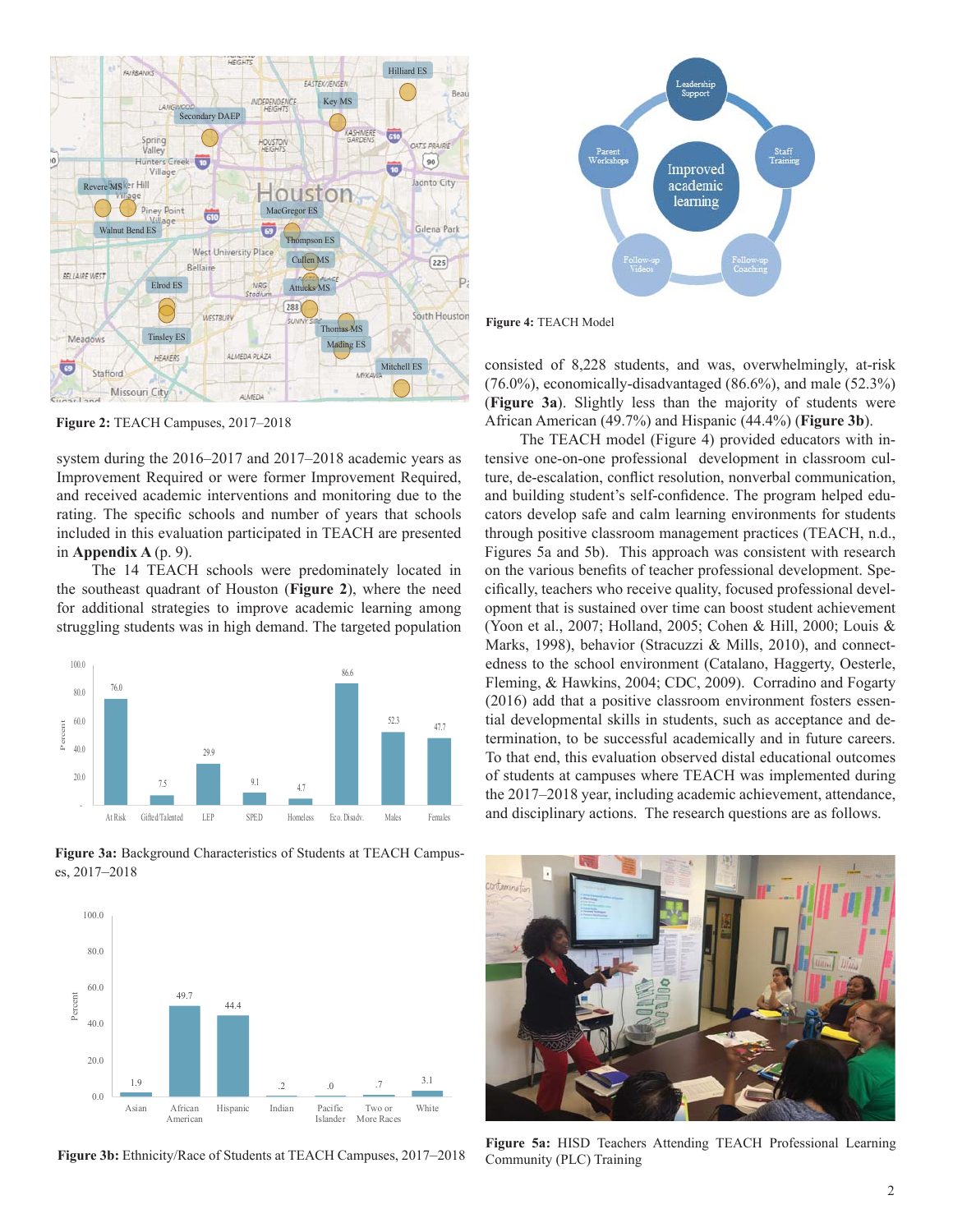

**Figure 5b:** TEACH Educational Coach Conducting One-on-One Coaching Session on How to Get Students' Attention Non-verbally

#### **Research Questions:**

1. What were the perceptions of teachers regarding TEACH program processes and impact on managing the classroom environment?

2. What was the academic performance of students at TEACH campuses in 2017–2018 relative to the 2016–2017 academic year? 3. What was the impact of TEACH on students' attendance at targeted schools?

4. What the impact of TEACH on students' behavior in school?

There were several limitations to the study. It was not known whether teachers who completed the Process and End-of-Year surveys that contributed to evaluation results had direct exposure to TEACH professional development. However, all teachers and administrators participated in an initial seven-hour training on TEACH practices and approximately, 20 to 45% of teachers and administrators participated in one-on-one coaching. In addition, teacher participation in surveys was voluntary. This may have resulted in selection bias due to the underrepresentation of educators of students in specific subgroups of the population who may have been more influenced by TEACH practices.

#### **Review of the Literature**

A meta-analysis conducted by Wang, Haertel, and Walberg (1997) found that school culture and climate are leading factors that increase students' academic performance. Similarly, a study conducted by Gregory et al. (2010) of more than 7,300 ninthgrade students and 2,900 teachers randomly selected from 290 high schools, revealed that "consistent enforcement of school discipline (structure) and availability of caring adults (support) were associated with school safety" (p. 483). MacNeil, Prater, and Busch (2009) emphasized that schools with strong, positive cultures "have better motivated teachers [and that] highly motivated teachers have greater success in terms of student performance and student outcomes" (p. 77).

Focusing on school connectedness, the Centers for Disease Control and Prevention (2009) added that students who feel more connected to school are more likely to experience academic success and make productive life choices. To generate strong educational outcomes, teacher professional development should focus on classroom management, evidence-based teaching methods, and engagement of students in problem-solving activities (CDC, 2009). Moreover, professional development should be enhanced by coaching to improve teachers' ability to transfer skills gained through training opportunities (Bush, 1984; Truesdale, 2003).

Garet et al. (2001) found that more active learning takes place for students when teachers collectively participate in training activities that are designed for groups of teachers from the same school, department, or grade level. Consequently, student achievement is higher in schools with strong learning communities, where collective responsibility, collaboration and collegiality among teachers are fostered (Little, 1993; Newmann & Wehlage, 1993; Louis & Marks, 1998). The more successful teacher professional development programs tend to be embedded in the school setting (Kerr et al., 2004), and assist teachers with learning, provide follow-up to reinforce learning, and offer support and assistance from mentors and coaches (Blank & de las Alas, 2009; Darling-Hammond et al., 2009)**.**

Finally, research studies have detected an association between positive academic settings, positive emotions, and the acquisition of skills that foster academic success, including resilience, mindfulness, and physical health (Fredrickson et al., 2008; Waugh & Fredrickson, 2006; Cohen & Hill, 2000; Corcoran, Shields, & Zucker, 1998; Fishman, Marx, Best, & Tal, 2003; Little, 1993; Holland, 2005). Strategies that include a whole school approach, in which multi-component interventions comprised of students, teachers, and the school environment, have proven to be more effective toward strengthening students' well-being, particularly, when driven by common purposes and continuous years of implementation (Greenberg et al., 2003).

#### **Methods**

#### **Study Sample**

A teacher sample was established based on completion of two surveys at 14 TEACH elementary and secondary schools. The initial survey measured teachers' perceptions of TEACH processes and was administered in fall 2017. The End-of-the-Year survey that measured teachers' perceptions of teaching practices was administered in spring 2018. A total of 186 teachers completed the Process Survey and 82 teachers completed the End-of-Year Survey.

The student sample was comprised of 8,228 students who were enrolled at the 14 TEACH campuses during the 2017–2018 academic year. Students' demographic characteristics were extracted from the Public Education Information Management System (PEIMS). There was an assumption that the TEACH model was integrated with fidelity throughout the school environment, and that all teachers applied TEACH strategies in their classrooms to affect student outcomes.

#### **Data Collection**

The TEACH Process and End-of-Year surveys were administered via a web-based platform, the HISD HUB. All teachers at the targeted campuses had access to the surveys at any location with internet capability. Descriptive statistics were calculated to determine teachers' level of agreement on survey items. Using a Likert-type scale, a coding system was established: "strongly agree" = "4", "agree" = "3", "disagree"  $=$  "2", and "strongly disagree"  $=$  "1". The percentage of teachers who rated the items in each category was presented in this evaluation. Missing data were not included in calculations.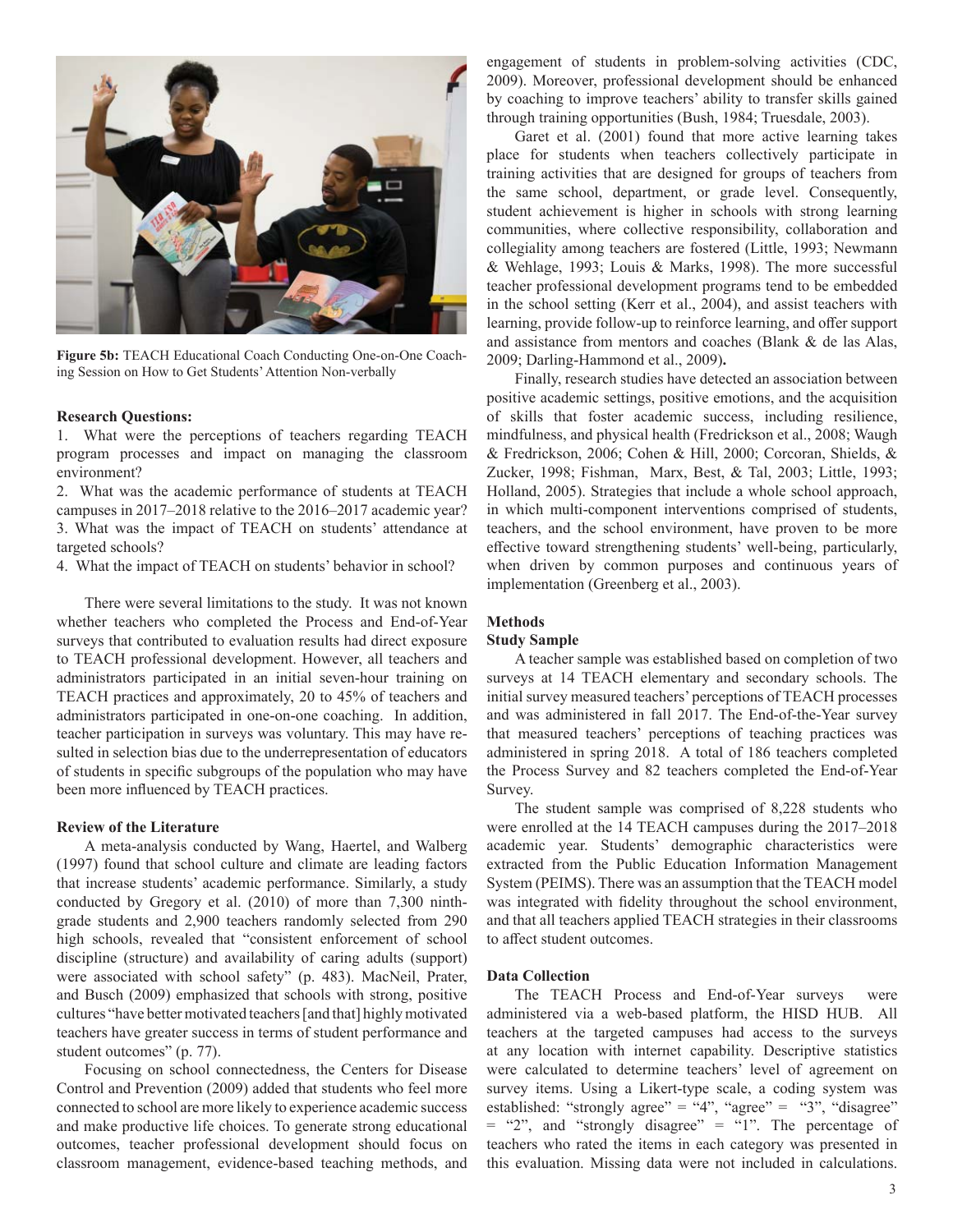

**Figure 6a**: Teacher Process Survey Results, 2017–2018

To measure student's academic performance, the combined reading and mathematics English and Spanish State of Texas Assessments of Academic Readiness (STAAR) Grades 3–8 results were extracted from evaluation reports on the HISD website (HISD, 2018). For grades and subjects with multiple test administrations, the first administration results were used. This evaluation reported the percentage of students who scored at or above the Approaches Grade Level standard on the spring 2017 and spring 2018 STAAR. The 2017 results were used as a pretest measure and the 2018 results were used as the posttest measure. According to the Texas Education Agency (2017), a student achieving the Approaches Grade Level standard is likely to succeed in the next grade or course with targeted academic intervention. Students in this category, typically, demonstrate the ability to apply the assessed knowledge and skills in familiar contexts (Texas Education Agency, 2017).

Attendance data were extracted from the Public Education Information Management System (PEIMS) databases. The attendance rates of students with both 2016–2017 (pretest variable) and 2017–2018 (posttest variable) data were used in the analyses. A paired t-test was conducted to determine whether there were statistically significant changes from year to year in students' attendance rates. The level of statistical significance was  $p<0.05$ . P-values close to 0 indicate that the observed difference is unlikely to be due to chance, whereas, a p-value close to  $1$  suggests no difference between the groups other than due to chance (Dahiru, 2008).

Disciplinary actions were extracted from the PEIMS 425 Record, Disciplinary Action Data – Student report. The 2016– 2017 data were used as the pretest measure and the 2017–2018 data were used as the posttest measure. Disciplinary outcomes were based on unduplicated and duplicated counts of students who received out-of-school suspensions, in-school suspensions, referrals to a Disciplinary Alternative Education Program (DAEP) programs, and removals to a Juvenile Justice Alternative Education Program (JJAEP) during the corresponding academic years. Unduplicated and total disciplinary actions (duplicated counts) were reported for each TEACH campus.

#### **Results**

**What were the perceptions of teachers regarding TEACH program processes and impact on managing the classroom environment?**

Teachers' perceptions of TEACH processes are presented in **Table 1** (**Appendix B**, p. 10). The End-of-Year Survey results can be found in **Table 2** (Appendix B). Combined responses of "strongly agree" or "agree" (percent agreement) are depicted in **Figure 6a** and **Figure 6b** for the respective surveys.

Survey items that measured TEACH processes, mainly, focused on professional learning communities (PLCs) and coaching



**Figure 6b:** Teacher End-of-Year Survey Results, 2017–2018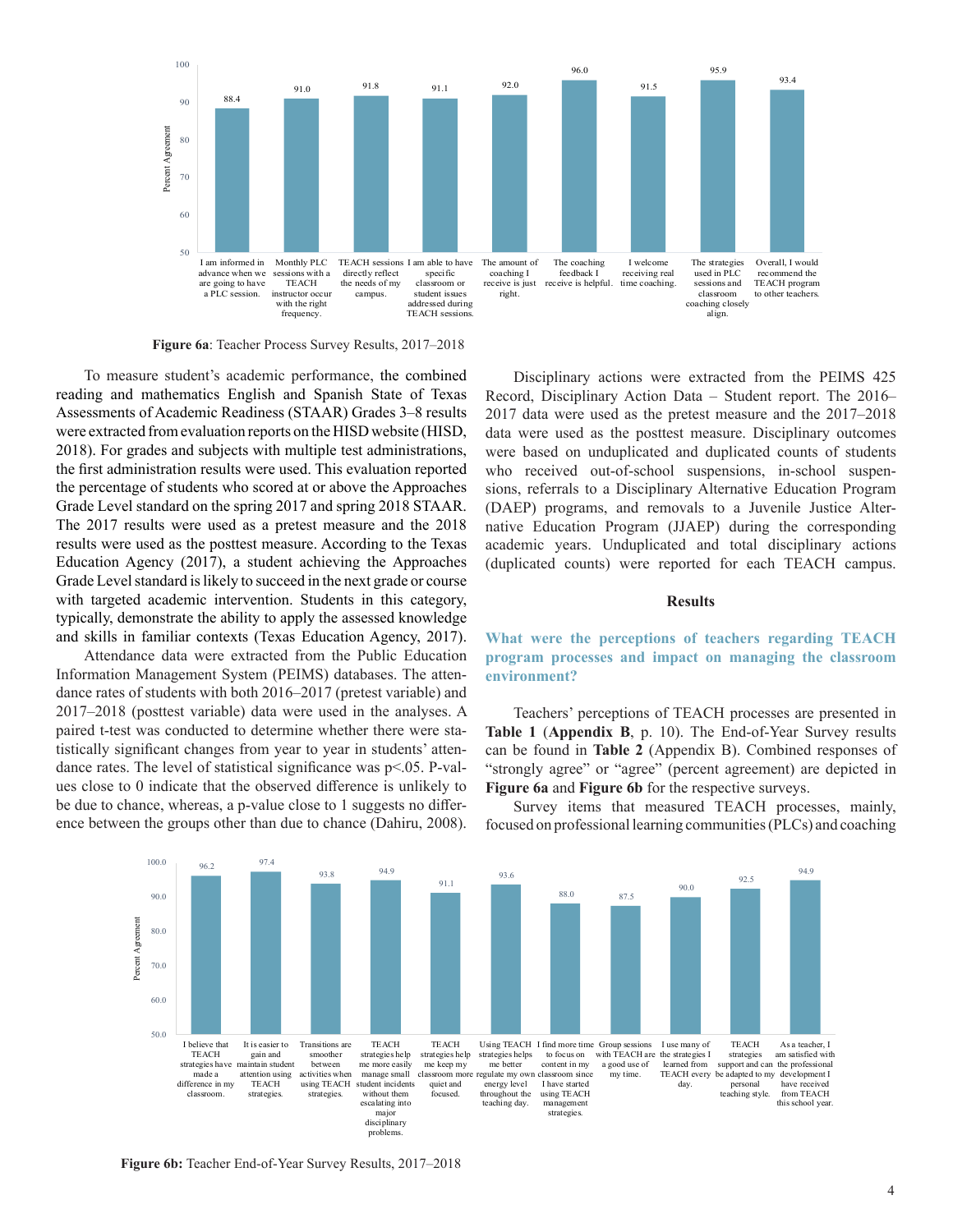strategies. There was, overwhelmingly, positive agreement on all TEACH Process Survey items (Figure 6a). The highest percentage of agreement was on an item related to coaching. Specifically, the teacher survey sample indicated that "the coaching feedback that I receive is helpful"  $(96.0\%)$ . Another notable finding was that 95.9% of the teacher sample perceived "strategies used in PLC sessions and classroom coaching closely align." The highest level of disagreement was on the survey item "I was informed in advance when we are going to have a PLC session" (11.6%).

TEACH End-of-Year Survey results depicted in Figure 6b (p. 4) reveal the largest majority of respondents were in agreement that "it is easier to gain and maintain student attention using TEACH strategies" (97.4%), and that they believe TEACH strategies have made a difference in their classroom (96.2%). Nearly 95% of the respondents noted that TEACH strategies help them more easily manage small student incidents without them escalating into major disciplinary problems, and that they are satisfied with the professional development received from TEACH this school year. The highest level of disagreement on the End-of-Year Survey was "Group sessions with TEACH are a good use of my time" (12.5%), and "I find more time to focus on content in my classroom since I have started using TEACH management strategies (12.0%).

#### **What was the academic performance of students at TEACH campuses in 2017–2018 relative to the 2016–2017 academic year?**

The spring 2017 and spring 2018, combined English and Spanish STAAR grades 3–8 reading and mathematics tests were used to measure the academic performance of students at TEACH campuses to detect changes in the percentage of students who scored at or above the Approaches Grade Level standard over time. The results can be found in **Appendix C** (p. 11). Changes in campus-level student performance, from 2017 to 2018, are discussed below.

Figure 7a reflects the change in students' reading STAAR performance at TEACH elementary campuses from spring 2017 to 2018. It is evident that the majority of elementary campuses (63%) showed increases in the percentage of students at or above the Approaches Grade Level standard over the twoyear period. The largest positive changes were at Thompson (21 percentage points), followed by Mading (20 percentage points), Hilliard (17 percentage points), Tinsley (6 percentage



**Figure 7b**: Percentage-point Change in Math STAAR 3–8, Combined English and Spanish, TEACH Elementary Campuses, Spring 2017 vs. 2018

points), and Elrod (1 percentage point) elementary schools. In contrast, the percentage of students at or above the Approaches Grade Level standard on the reading STAAR decreased at Mitchell, MacGregor, and Walnut Bend by six, three, and two percentage points, respectively from 2017 to 2018.

**Figure 7b** shows the change in students' mathematics STAAR performance at TEACH elementary campuses from spring 2017 to spring 2018. It is evident that 50% of TEACH elementary campuses showed increases in the percentage of students at or above the Approaches Grade Level standard over the two years. The largest positive change was at Thompson (20 percentage points), followed by Mading (19 percentage points), Hillard (15 percentage points), and Tinsley (5 percentage points) elementary schools. No change was noted at Mitchell Elementary School relative to the percentage of students at or above the Approaches Grade Level standard on the mathematics STAAR. At the same time, the percentage of students at Elrod and MacGregor who scored at or above the standard decreased slightly by two percentage points, and by one percentage point at Walnut Bend elementary schools.

Figure 8a reflects the change in students' reading STAAR grades 3–8 performance at TEACH secondary campuses from spring 2017 to spring 2018. STAAR results for students at the Secondary DAEP were only available for spring 2018; therefore, changes in performance was discussed for only five secondary campuses. Figure 8a shows that the majority of secondary campuses (80%) had slight decreases in the percentage of



**Figure 7a**: Percentage-point Change in Reading STAAR 3–8, Combined English and Spanish, TEACH Elementary Campuses, Spring 2017 vs. 2018



**Figure 8a**: Percentage-point Change in Reading STAAR 3–8, TEACH Secondary Campuses, Spring 2017 vs. 2018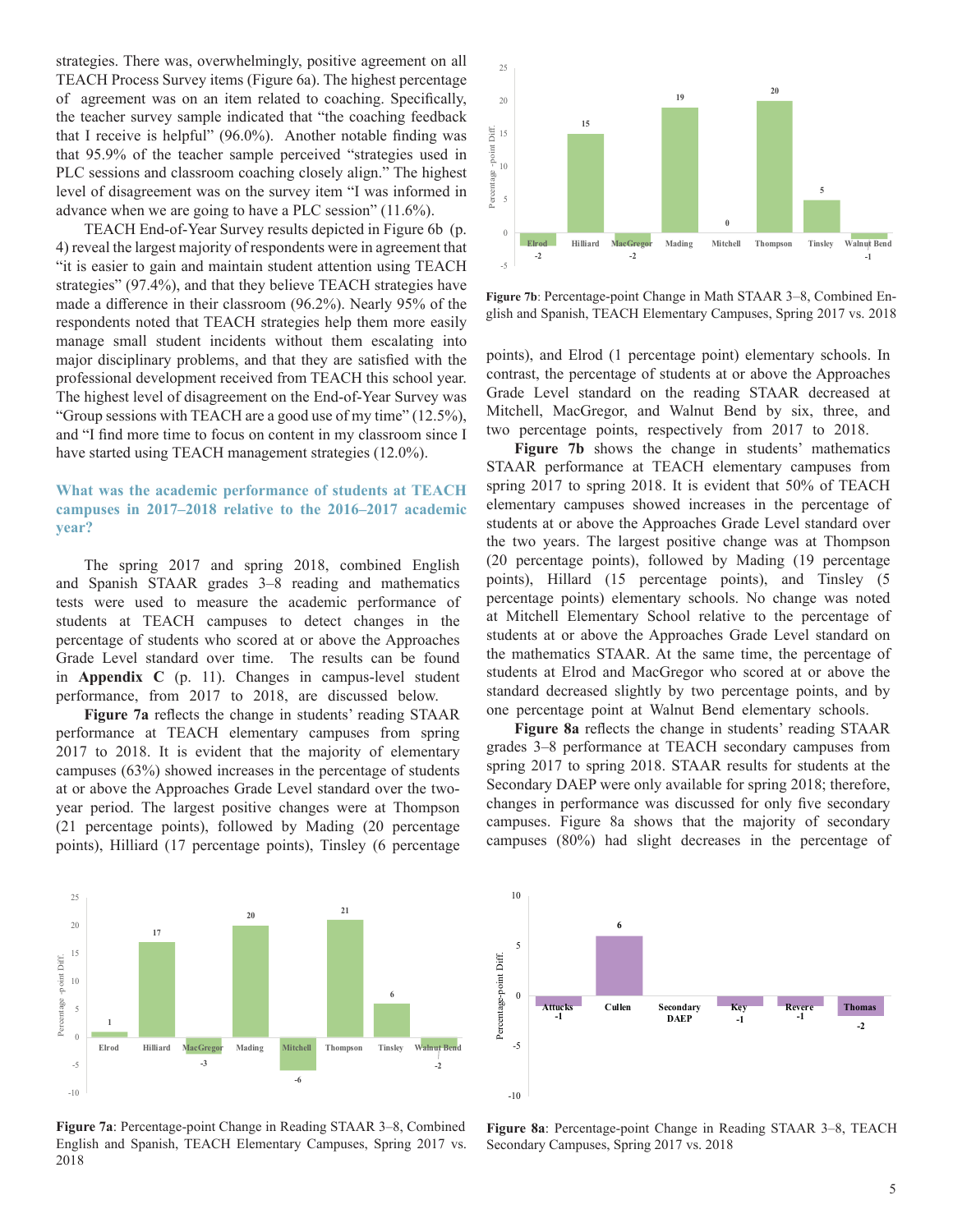

**Figure 8b**: Percentage-point Change in Math STAAR 3–8, TEACH Secondary Campuses, Spring 2017 vs. 2018

students at or above the Approaches Grade Level standard. The decline in performance ranged from two percentage points at Thomas Middle School to one percentage point at Attucks, Key, and Revere middle schools. In contrast, the performance of students at Cullen Middle School reflected a moderate increase of six percentage points, from spring 2017 to spring 2018 on the test.

**Figure 8b** reveals that, on the STAAR grades 3–8, the percentage of students at or above the Approaches Grade Level standard increased, dramatically, at Attucks Middle School by 10 percentage points, while Cullen Middle School students showed no gain in performance. At the same time, there was a decline in the percentage of students at or above the standard at Thomas, Revere, and Key middle schools by six, three, and one percentage points, respectively.

#### **What was the impact of TEACH on students' attendance at targeted schools?**

A paired t-test was conducted to determine the impact of TEACH on attendance at targeted schools. The attendance rates of 6,846 students with both 2016–2017 (pretest) and 2017–2018 (posttest) data were included in the analyses. The findings are depicted in **Appendix D** (p. 12) by school. The mean differences in attendance rates of TEACH schools were extracted from the data and discussed below.

**Figure 9a** shows that the mean attendance rates for Elrod, MacGregor, Mading, Mitchell, Thompson, Tinsley, and Walnut



Figure 9b: Mean Difference in Attendance Based on Paired T-test Analyses at TEACH Secondary Campuses, 2016–2017 vs. 2017–2018 (\*p<.05)

Bend elementary schools increased from pre- to posttest. The largest increase was found at Mading Elementary School by 1.1 points. However, the differences in the mean attendance rates at Mitchell, Thompson, and Walnut Bend were not statistically significant ( $p < .05$ ). At the same time, there was a decrease in the mean attendance rate at Hilliard Elementary School by 1.5 points.

Figure 9b depicts the mean difference in attendance rates at TEACH secondary campuses from 2017 to 2018. There was a decrease in the mean attendance rates at the six secondary schools. The lowest decrease was at Revere Middle School (1.0 points), while the largest decrease was at the Secondary DAEP (5.9 points).

#### **What was the impact of TEACH on students' behavior in school?**

Disciplinary actions were used to measure the impact of TEACH on students' behavior in school. Unduplicated student counts of in-school suspensions, out-of-school suspensions, referrals to disciplinary alternative education programs (DAEPs), and referrals to juvenile justice alternative education programs (JJAEPs) for the 2016**–**2017 and the 2017**–**2018 school years can be found in **Appendix E** (p. 13). The total disciplinary actions at each school are presented in **Appendix F** (15). Students may be represented multiple times in the counts of total disciplinary actions.

**Figure 10a** depicts the total disciplinary actions for students at TEACH secondary schools for the 2016**–**2017 and the 2017**–** 2018 school years. There were decreases in the total number of disciplinary actions at Attucks, Revere, and Key middle schools, by 16.8%, 5.8%, and 5.2%, respectively. At the same time, there



Figure 9a: Mean Difference in Attendance Based on Paired T-test Analyses at TEACH Elementary Campuses, 2016–2017 vs. 2017–2018 (\*p<.05)

-2.0

-1.0

.0

Mean Diff.

Mean Diff

1.0

2.0



**Figure 10a:** Disciplinary Actions, TEACH Secondary Schools, 2016– 2017 vs. 2017–2018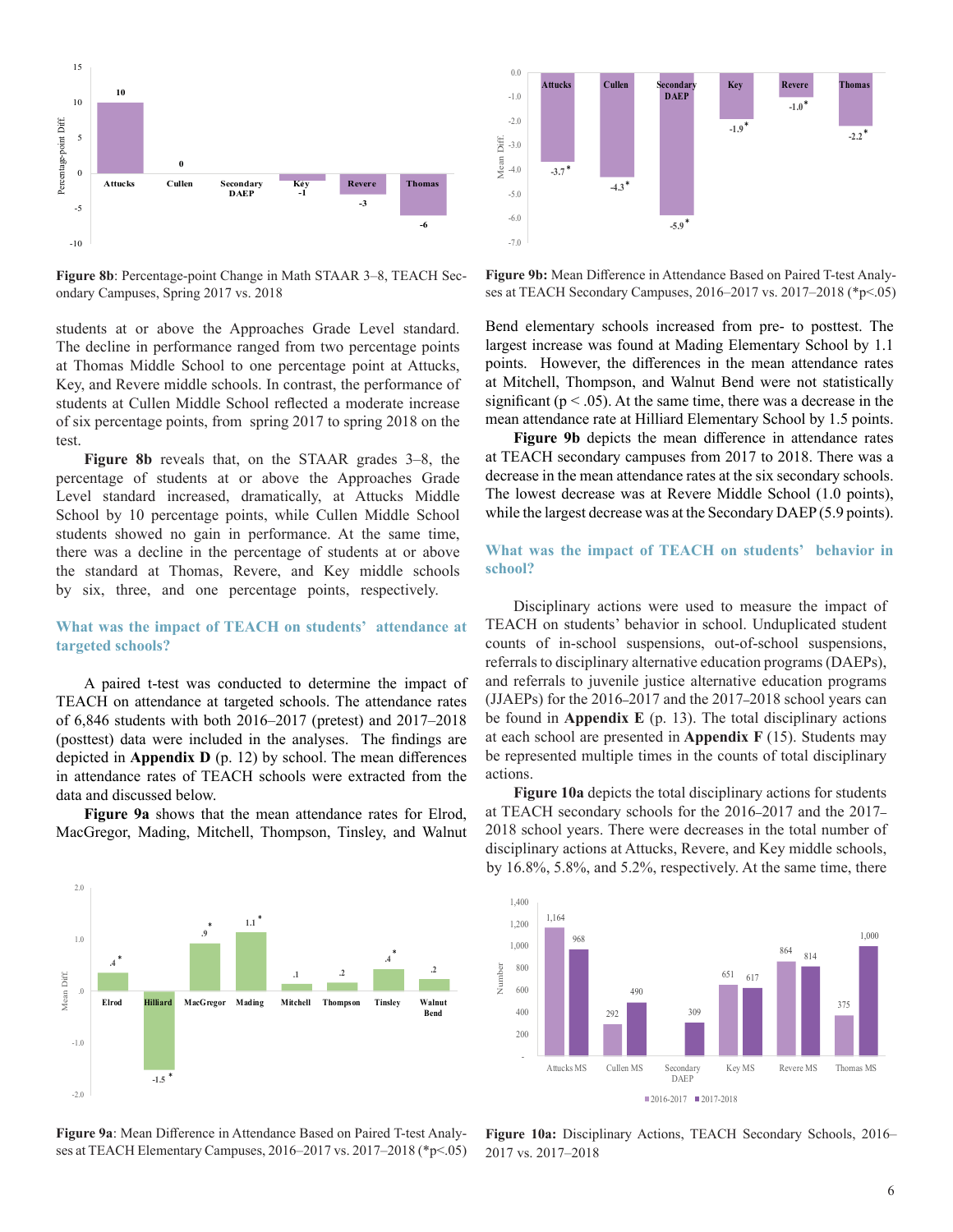

**Figure 10b:** Disciplinary Actions, TEACH Elementary Schools, 2016–2017 vs. 2017–2018

were increases in the total number of disciplinary actions at Cullen and Thomas middle schools. The total disciplinary actions at Cullen more than doubled and nearly tripled at Thomas over the two-year period. Data for the Secondary DAEP was only available for the 2017**–**2018 academic year; therefore, impact of TEACH on disciplinary actions could not be observed. However, the Secondary DAEP has less total disciplinary actions in 2017**–**2018 compared to Attucks, Revere, and Thomas middle schools.

**Figure 10b** shows the total disciplinary actions for students at TEACH elementary schools for the 2016**–**2017 and the 2017**–** 2018 school years. There was a decrease in the total number of disciplinary actions at 62.5% of TEACH elementary schools, including Elrod, Hilliard, Mading, Thompson, and Walnut Bend. The decrease in total disciplinary actions were, particularly, notable at Walnut Bend (down 78.6%), Hilliard (down 67.6%), and Thompson (down 50.0%). In contrast, there was an increase in the total number of disciplinary actions at MacGregor, Mitchell, and Tinsley. The total disciplinary actions more than doubled at Tinsley and nearly doubled at MacGregor.

#### **Discussion**

A positive school culture and climate have been found to be pivotal toward improving student achievement (Wang et al., 1997), while embedded teacher professional development, that includes coaching and feedback, have the potential to reinforce student learning (Blank & de las Alas, 2009). TEACH strategies were designed to improve classroom culture and climate by providing teachers with tools to facilitate de-escalation, conflict resolution, and nonverbal communication among students. This collaborative model, centered in the school environment, is aimed to build student's confidence to perform better in school, which is consistent with the research (Little, 1993; Newmann & Wehlage, 1993; Louis & Marks, 1998).

TEACH has operated in HISD for more than 10 years. During the 2017–2018 academic year, the program was implemented at Elrod, Hilliard, MacGregor, Mading, Mitchell, Thompson, Tinsley, and Walnut Bend elementary schools along with Attucks, Cullen, Revere, Thomas, and Key middle schools, and the Secondary DAEP. Many of these schools received a rating of Improvement Required or were formally rated as Improvement Required by the Texas Education Agency's accountability system. Based on survey results, teachers have consistently perceived TEACH as beneficial toward helping them gain students' attention in class, manage behavioral incidents, and

keep students focused as they transition between tasks. Teachers found that the coaching feedback was, particularly, beneficial toward addressing students' educational needs.

Potential program benefits of TEACH seemed to vary based on whether the campus was elementary or secondary. It is unknown whether or not these differences can be attributed to program implementation or the extent that teachers were exposed to TEACH practices, such as one-on-one coaching. Specifically, the majority of TEACH elementary campuses showed improvements on the first administration of the combined English and Spanish STAAR grades 3–8 reading and mathematics tests from spring 2017 to spring 2018, relative to the percentage of students who met the Approaches Grade Level standard. In contrast, the percentage of students who met the passing standard in reading and mathematics increased at only one of five secondary campuses. Progress at the Secondary DAEP could not be assessed, considering that the campus had data for the current school year only. Paired t-test analyses showed gains in the mean attendance rates at seven of the eight elementary campuses (88%), and no gains were observed at TEACH secondary campuses. There was an overall decline in disciplinary actions at five of the eight TEACH elementary campuses  $(63%)$ , and three of the five secondary campuses with two years of data (60%).

Considering these findings, school administrators should ensure that all teachers have access to TEACH, particularly at the secondary level, and that students are equally exposed to TEACH strategies and practices through their teachers and administrators. Conducting periodic progress monitoring of students' educational outcomes throughout the year may help to determine whether the program should target teachers of specific student groups who may be more at risk of academic and behavioral challenges.

#### **References**

Blank, R. K., & de las Alas, N. (2009). Effects of teacher professional development on gains in student achievement: How meta analysis provides scientific evidence useful to education leaders. Washington, DC: The Council of Chief State School Officers. Retrieved from, http://www.ccsso.org/content/pdfs/Final%20 Meta%20Analysis%20Paper%20full.pdf

Bush, R. N. (1984). Effective staff development in making schools more effective: Proceedings of three state conferences. San Francisco, CA: Far West Laboratory.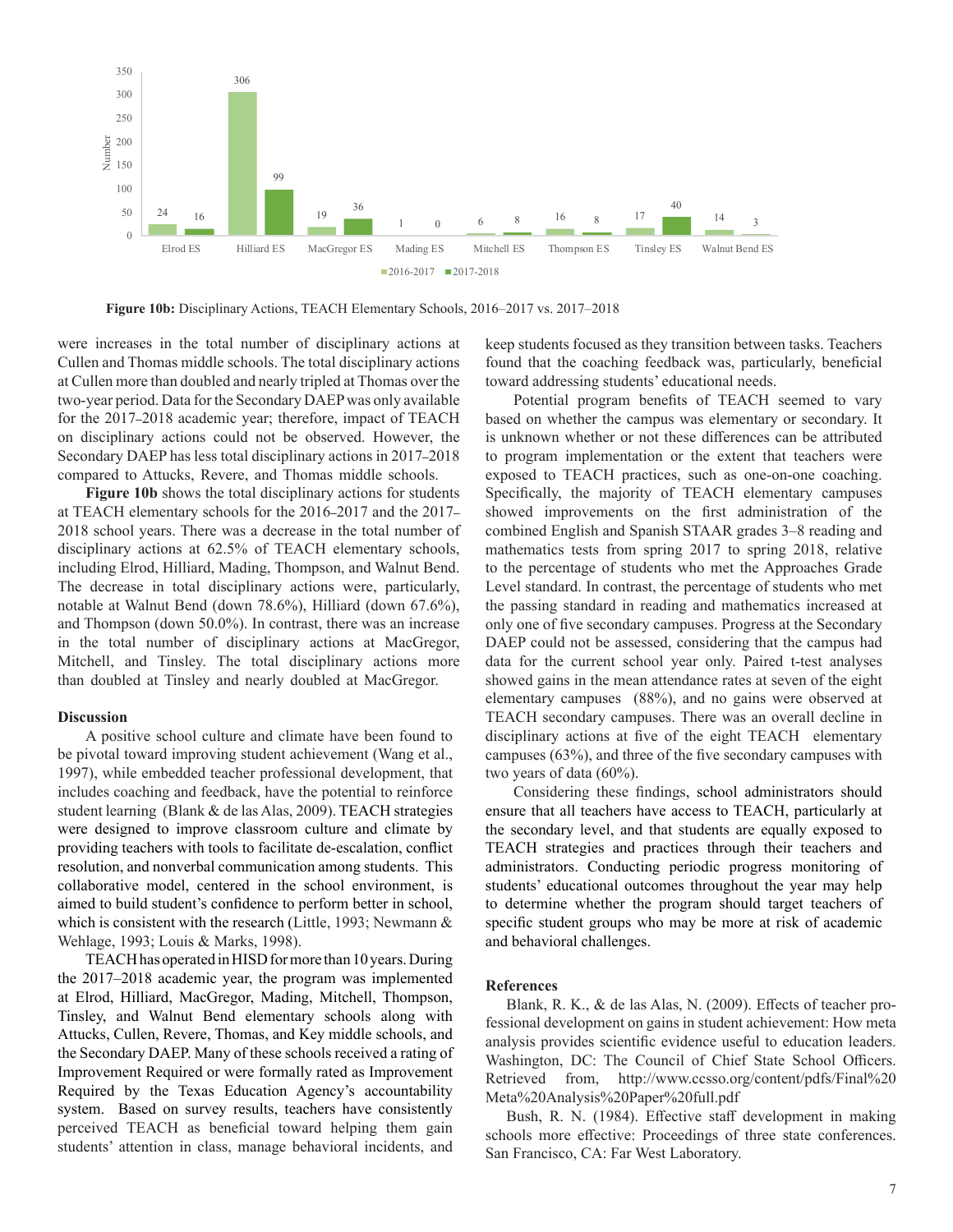Catalano, R. F., Haggerty, K. P., Oesterle, S., Fleming, C. B., & Hawkins, J. D. (2004). The importance of bonding to school for health development: Findings from the Social Development Research Group.

Centers for Disease Control and Prevention. (2009). Fostering School Connectedness: Improving School Health and Academic Achievement. Retrieved from, https://www.cdc.gov/ healthyyouth/protective/pdf/connectedness\_teachers.pdf

Cohen, D. K., & Hill, H. C. (2000). Instructional policy and classroom performance: The mathematics reform in California. Teachers College Record, 102(2), 294–343

Corcoran, T. B., Shields, P. M., & Zucker, A. A. (1998). Evaluation of NSF's Statewide Systemic Initiatives (SSI) Program: The SSIs and professional develop- ment for teachers. Menlo Park, CA: SRI International.

Corradino, C. & Fogarty, K. (2016). Positive emotions and academic achievement. Retrieved from https://steinhardt.nyu. edu/appsych/opus/issues/2016/spring/corradino\_fogarty

Dahiru T. (2008). P - value, a true test of statistical significance? A cautionary note. Annals of Ibadan postgraduate medicine, 6(1), 21-6.

Darling-Hammond, L., Chung Wei, R., Andree, A., & Richardson, N. (2009). Professional learning in the learning profession: A status report on teacher development in the United States and abroad. Oxford, OH: National Staff Development Council.

Fishman, B. J., Marx, R. W., Best. S., & Tal, R. T. (2003). Linking teacher and student learning to improve professional development in systemic reform. Teaching and Teacher Education, 19, 643–658.

Fitzpatrick, C., Conlon, A., Cleary, D., et al. (2013). Enhancing the mental health promotion component of a health and personal development programme in Irish schools. Adv Sch Ment Health Promot. 6(2):122–38. [PMC free article] [PubMed]

Fredrickson, B. L., Cohn, M. A., Coffey, K. A., Pek, J., & Finkel, S. M. (2008). Open hearts build lives: Positive emotions, induced through loving-kindness meditation, build consequential personal resources. Journal of Personality and Social Psychology, 95(5), 10-45.

Garet, M. S., Porter, A. C., Desimone, L., Birman, B. F., & Yoon, K. S. (2001). What makes professional development effective? Results from a national sample of teachers. American Educational Research Journal, 38(4), 915-945. doi:10.3102/00028312038004915.

Greenberg, M. T., Weissberg, R. P., O'Brien, M. U., Zins, J. E., Fredericks, L., Resnik, H., & Elias, M. J. (2003). Enhancing school-based prevention and youth development through coordinated social, emotional, and academic learning. American Psychologist, 58, 466–474. doi: 10.1037/0003-066X.58.6-7.466.

Gregory, A., Cornell, D., Fan, X., Sheras, P., Shih, T., & Huang, F. (2010). Authoritative school discipline: High school practices associated with lower student bullying and victimization. Journal of Educational Psychology, 102, 483–496. doi:10.1037/a0018562

Holland, H. (2005). Teaching Teachers: Professional Development To Improve Student Achievement. AERA Research Points, 3(1). Retrieved from https://fi les.eric.ed.gov/fulltext/ED491587.pdf

Houston Independent School District. (2018). STAAR Grades 3-8 Spring 2018. Retrieved from https://www.houstonisd.org/ site/handlers/filedownload.ashx?moduleinstanceid=96404& dataid=225000&FileName=2018%20STAAR%203-8%20Report. pdf

Kerr, D., Ireland, E., Lopes, J., Craig, R., & Cleaver, E. (2004). Citizenship education longitudinal study: Second annual report: First longitudinal study. Retrieved from https://www.education.gov. uk/publications/eOrderingDownload/RB531.pdf

Little, J. W. (1993). Teachers' professional development in a climate of educational reform. Educational Evaluation & Policy Analysis, 15(2), 129–151.

Louis, K. S., & Marks, H. M. (1998). "Does Professional Community Affect the Classroom? Teachers' Work and Student Experiences in Restructuring Schools." American Journal of Education, Vol. 106, pp. 532–575.

MacNeil, A. J., Prater, D. L., & Busch, S. (2009). The effects of school culture and climate on student achievement. International Journal of Leadership in Education, 12(1), 73-84. Retrieved from EBSCOhost.

Newmann, F., & Wehlage, G. (1993). Five standards of authentic instruction. Educational Leadership 50, no. 7:8–12.

Stracuzzi, N., & Mills, M. (2010). Teachers matter: Feelings of school connectedness and positive youth development among Coos County youth. New England.

TEACH. (n.d.). About TEACH. Retrieved from http://www. toeducateallchildren.org/

Texas Education Agency. (2017). State of Texas Assessments of Academic Skills (STAAR®) performance labels and policy defi nitions. Retrieved from https://tea.texas.gov/...assessment/STA-AR Performance Labels and Policy Definitions.pdf

Truesdale, W. T. (2003). The implementation of peer coaching on the transferability of staff development to classroom practice in two selected Chicago public elementary schools. Dissertation Abstracts International, 64 (11), 3923.

Wang, M. C., Haertel, G. D., & Walberg, H. J. (1997). Learning influences, in: H. J. Walberg and G. D. Haertel (eds) Psychology and Educational Practice (Berkley, CA: McCuthan), pp. 199–211.

Waugh, C. E., & Fredrickson, B. L. (2006). Nice to know you: Positive emotions, self-other overlap, and complex understanding in the formation of a new relationship. The journal of positive psychology, 1(2), 93-106.

Yoon, K. S., Duncan, T., Lee, S. W.-Y., Scarloss, B., & Shapley, K. (2007). Reviewing the evidence on how teacher professional development affects student achievement (Issues & Answers Report, REL 2007–No. 033). Washington, DC: U.S. Department of Education, Institute of Education Sciences, National Center for Education Evaluation and Regional Assistance, Regional Educational Laboratory Southwest. Retrieved from http://ies.ed.gov/ncee/edlabs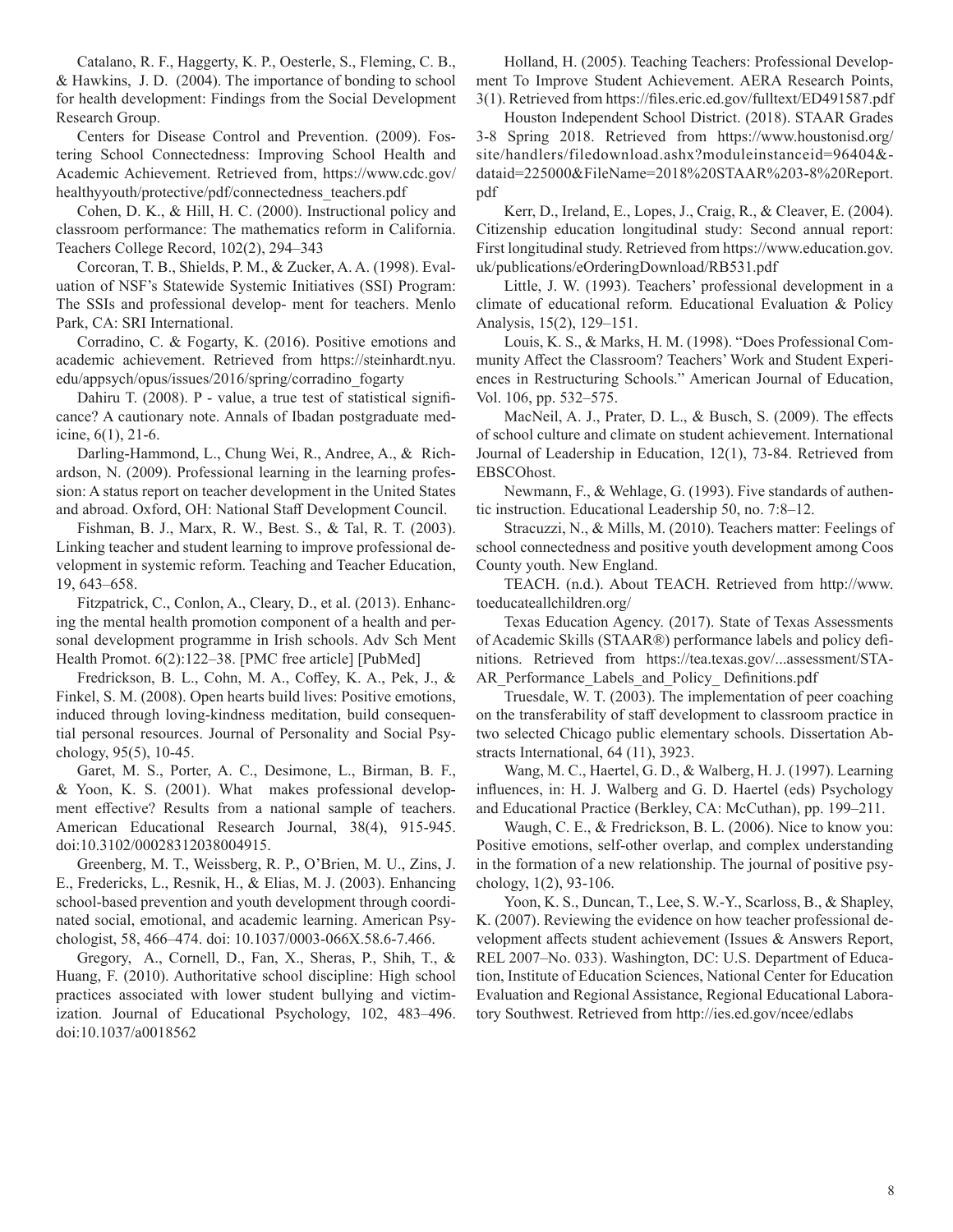| <b>TEACH Participation by School</b>                                                          |                                        |  |  |  |  |  |  |  |
|-----------------------------------------------------------------------------------------------|----------------------------------------|--|--|--|--|--|--|--|
|                                                                                               | Number of Years Participating in TEACH |  |  |  |  |  |  |  |
| <b>Elementary Schools</b>                                                                     |                                        |  |  |  |  |  |  |  |
| Elrod ES                                                                                      | 1                                      |  |  |  |  |  |  |  |
| Hilliard ES                                                                                   | 1                                      |  |  |  |  |  |  |  |
| MacGregor ES                                                                                  | 3                                      |  |  |  |  |  |  |  |
| Mading ES                                                                                     | $\overline{4}$                         |  |  |  |  |  |  |  |
| Mitchell ES                                                                                   | $\overline{2}$                         |  |  |  |  |  |  |  |
| Thompson ES                                                                                   | $\overline{2}$                         |  |  |  |  |  |  |  |
| <b>Tinsley ES</b>                                                                             | 3                                      |  |  |  |  |  |  |  |
| Walnut Bend ES                                                                                | 3                                      |  |  |  |  |  |  |  |
| <b>Secondary Schools</b>                                                                      |                                        |  |  |  |  |  |  |  |
| <b>Attucks MS</b>                                                                             | $\overline{2}$                         |  |  |  |  |  |  |  |
| Cullen MS                                                                                     | $\overline{4}$                         |  |  |  |  |  |  |  |
| Secondary DAEP                                                                                | 1                                      |  |  |  |  |  |  |  |
| Key MS                                                                                        | $\overline{2}$                         |  |  |  |  |  |  |  |
| Revere MS                                                                                     | $\overline{4}$                         |  |  |  |  |  |  |  |
| Thomas MS                                                                                     | 1                                      |  |  |  |  |  |  |  |
| Note: ES = Elementary ; MS = Middle School, DAEP = Disciplinary Alternative Education Program |                                        |  |  |  |  |  |  |  |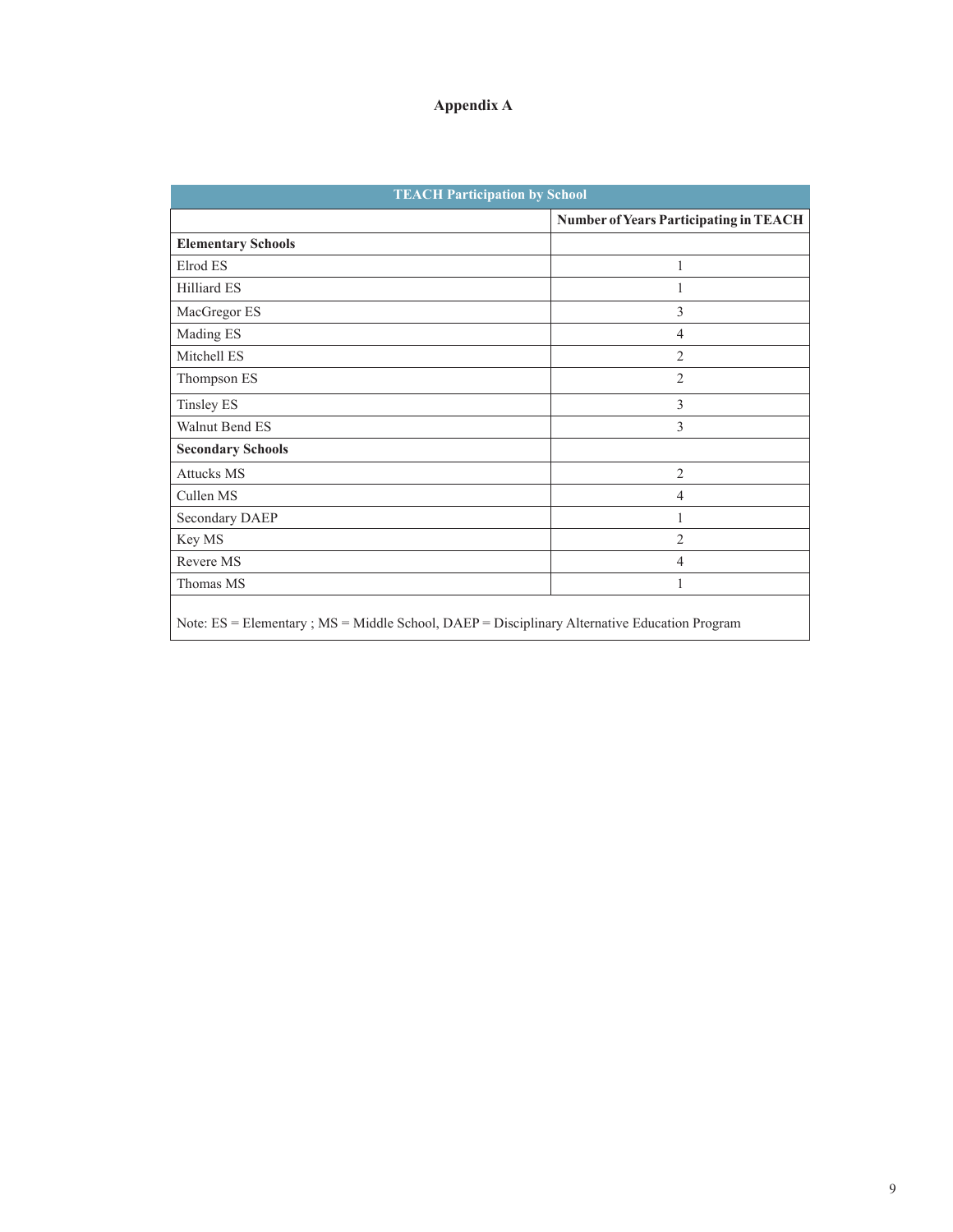#### **Appendix B**

| Table 1: Teacher Process Survey Results, 2017–2018 (n=186)                                 |                   |       |          |                      |  |  |  |  |  |
|--------------------------------------------------------------------------------------------|-------------------|-------|----------|----------------------|--|--|--|--|--|
| <b>Survey Items</b>                                                                        | Strongly<br>Agree | Agree | Disagree | Strongly<br>Disagree |  |  |  |  |  |
| I am informed in advance when we are going to have a PLC session.                          | 48.1              | 40.3  | 10.5     | 1.1                  |  |  |  |  |  |
| Monthly PLC sessions with a TEACH instructor occur with the right<br>frequency.            | 38.2              | 52.8  | 6.2      | 2.8                  |  |  |  |  |  |
| TEACH sessions directly reflect the needs of my campus.                                    | 45.6              | 46.2  | 6        | 2.2                  |  |  |  |  |  |
| I am able to have specific classroom or student issues addressed<br>during TEACH sessions. | 38                | 53.1  | 6.7      | 2.2                  |  |  |  |  |  |
| The amount of coaching I receive is just right.                                            | 39.1              | 52.9  | 5.7      | 2.3                  |  |  |  |  |  |
| The coaching feedback I receive is helpful.                                                | 46                | 50    | 2.8      | 1.1                  |  |  |  |  |  |
| I welcome receiving real time coaching.                                                    | 46                | 45.5  | 6.3      | 2.3                  |  |  |  |  |  |
| The strategies used in PLC sessions and classroom coaching closely<br>align.               | 46.5              | 49.4  | 2.9      | 1.2                  |  |  |  |  |  |
| Overall, I would recommend the TEACH program to other teachers.                            | 55.6              | 37.8  | 5        | 1.7                  |  |  |  |  |  |

| Table 2: Teacher End-of-Year Survey Results, 2017-2018 (n=82)                                                                      |                   |       |          |                      |  |  |  |  |  |
|------------------------------------------------------------------------------------------------------------------------------------|-------------------|-------|----------|----------------------|--|--|--|--|--|
| <b>Survey Items</b>                                                                                                                | Strongly<br>Agree | Agree | Disagree | Strongly<br>Disagree |  |  |  |  |  |
| I believe that TEACH strategies have made a difference in my class-<br>room.                                                       | 51.9              | 44.3  | 3.8      |                      |  |  |  |  |  |
| It is easier to gain and maintain student attention using TEACH<br>strategies.                                                     | 43                | 54.4  | 2.5      |                      |  |  |  |  |  |
| Transitions are smoother between activities when using TEACH<br>strategies.                                                        | 36.3              | 57.5  | 5        | 1.3                  |  |  |  |  |  |
| TEACH strategies help me more easily manage small student inci-<br>dents without them escalating into major disciplinary problems. | 36.7              | 58.2  | 2.5      | 2.5                  |  |  |  |  |  |
| TEACH strategies help me keep my classroom more quiet and fo-<br>cused.                                                            | 30.8              | 60.3  | 6.4      | 2.6                  |  |  |  |  |  |
| Using TEACH strategies helps me better regulate my own energy<br>level throughout the teaching day.                                | 43                | 50.6  | 5.1      | 1.3                  |  |  |  |  |  |
| I find more time to focus on content in my classroom since I have<br>started using TEACH management strategies.                    | 32                | 56    | 8        | 4                    |  |  |  |  |  |
| Group sessions with TEACH are a good use of my time.                                                                               | 32.5              | 55    | 10       | 2.5                  |  |  |  |  |  |
| I use many of the strategies I learned from TEACH every day.                                                                       | 38.8              | 51.2  | 7.5      | 2.5                  |  |  |  |  |  |
| TEACH strategies support and can be adapted to my personal teaching<br>style.                                                      | 41.3              | 51.2  | 5        | 2.5                  |  |  |  |  |  |
| As a teacher, I am satisfied with the professional development I have<br>received from TEACH this school year.                     | 46.8              | 48.1  | 2.5      | 2.5                  |  |  |  |  |  |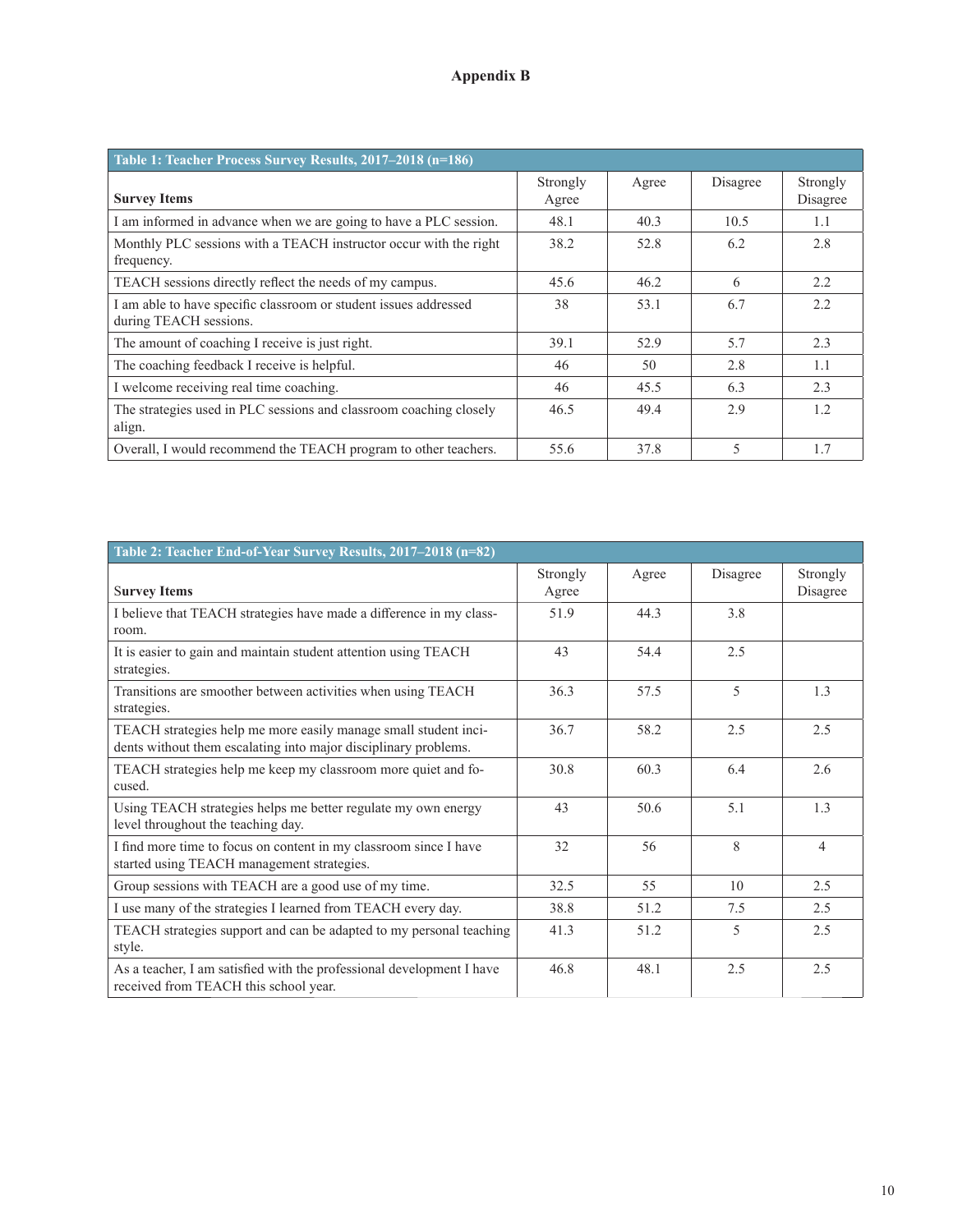#### **Appendix C**

| Table 3: Combined English and Spanish STAAR 3-8 Results, Spring 2017 and 2018 |             |                                                   |             |                                                          |                                                                         |                          |             |                                                          |  |  |
|-------------------------------------------------------------------------------|-------------|---------------------------------------------------|-------------|----------------------------------------------------------|-------------------------------------------------------------------------|--------------------------|-------------|----------------------------------------------------------|--|--|
|                                                                               |             |                                                   | Reading     |                                                          | <b>Mathematics</b>                                                      |                          |             |                                                          |  |  |
|                                                                               |             | 2017                                              |             | 2018                                                     |                                                                         | 2017                     |             | 2018                                                     |  |  |
|                                                                               | $\mathbf n$ | % At or Above<br>Approaches<br><b>Grade Level</b> | $\mathbf n$ | % At or Above<br><b>Approaches</b><br><b>Grade Level</b> | % At or Above<br>$\mathbf n$<br><b>Approaches</b><br><b>Grade Level</b> |                          | $\mathbf n$ | % at or Above<br><b>Approaches</b><br><b>Grade Level</b> |  |  |
| <b>Elementary Schools</b>                                                     |             |                                                   |             |                                                          |                                                                         |                          |             |                                                          |  |  |
| Elrod ES                                                                      | 323         | 60                                                | 337         | 61                                                       | 323                                                                     | 75                       | 337         | 73                                                       |  |  |
| Hilliard ES                                                                   | 325         | 26                                                | 267         | 43                                                       | 325                                                                     | 35                       | 268         | 50                                                       |  |  |
| MacGregor ES                                                                  | 267         | 68                                                | 275         | 65                                                       | 267                                                                     | 64                       | 275         | 62                                                       |  |  |
| Mading ES                                                                     | 232         | 37                                                | 217<br>57   |                                                          | 232                                                                     | 44                       | 217         | 63                                                       |  |  |
| Mitchell ES                                                                   | 214         | 59                                                | 158         | 53                                                       | 214                                                                     | 59                       | 158         | 59                                                       |  |  |
| Thompson ES                                                                   | 177         | 53                                                | 163         | 74                                                       | 176                                                                     | 50                       | 163         | 70                                                       |  |  |
| <b>Tinsley ES</b>                                                             | 457         | 49                                                | 433         | 55                                                       | 457                                                                     | 62                       | 433         | 67                                                       |  |  |
| Walnut Bend ES                                                                | 338         | 64                                                | 353         | 62                                                       | 338                                                                     | 69                       | 353         | 68                                                       |  |  |
| <b>Secondary Schools</b>                                                      |             |                                                   |             |                                                          |                                                                         |                          |             |                                                          |  |  |
| <b>Attucks MS</b>                                                             | 490         | 43                                                | 471         | 42                                                       | 467                                                                     | 31                       | 446         | 41                                                       |  |  |
| Cullen MS                                                                     | 460         | 39                                                | 439         | 45                                                       | 446                                                                     | 40                       | 402         | 40                                                       |  |  |
| Secondary DAEP                                                                | $\Omega$    | $\overline{\phantom{a}}$                          | 14          | 14                                                       | $\theta$                                                                | $\overline{\phantom{a}}$ | 14          | 14                                                       |  |  |
| Key MS                                                                        | 669         | 43                                                | 623         | 42                                                       | 647                                                                     | 43                       | 590         | 42                                                       |  |  |
| Revere MS                                                                     | 1292        | 58                                                | 1253        | 57                                                       | 1222                                                                    | 61                       | 1196        | 58                                                       |  |  |
| Thomas MS                                                                     | 433         | 45                                                | 537         | 43                                                       | 409                                                                     | 56                       | 511         | 50                                                       |  |  |
| <b>HISD All Grades 3-8</b>                                                    | 91,479      | 63                                                | 91,291      | 66                                                       | 88,248                                                                  | 69                       | 87,938      | 72                                                       |  |  |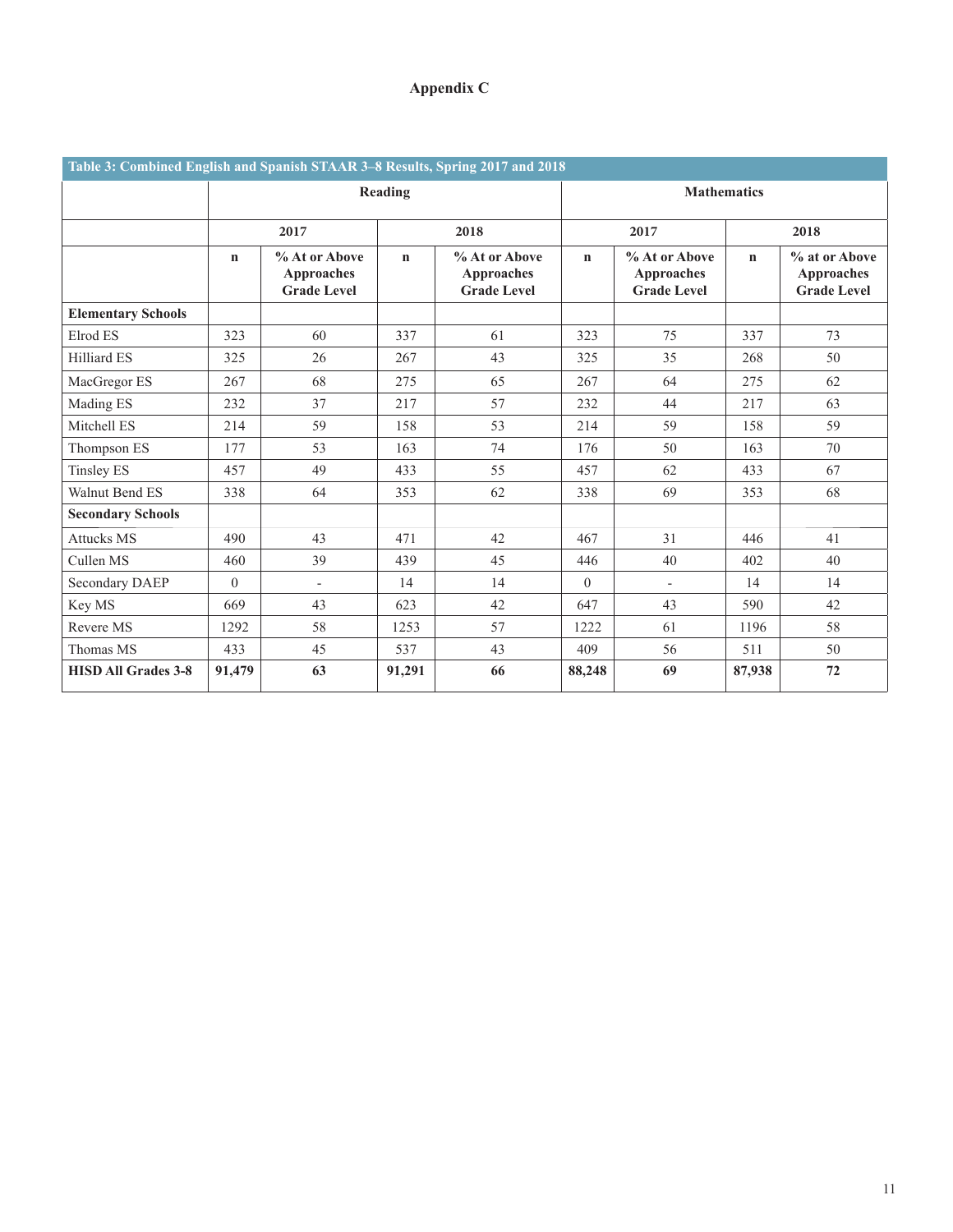### **Appendix D**

| Table 4: Paired T-test Attendance Analyses by Elementary School, 2016–2017 vs. 2017–2018 |               |     |       |                |            |          |     |         |  |
|------------------------------------------------------------------------------------------|---------------|-----|-------|----------------|------------|----------|-----|---------|--|
| <b>Elementary Schools</b>                                                                |               | N   | Mean  | Std. Deviation | Mean Diff. | t        | df  | p-value |  |
| Elrod Elementary                                                                         | Pre $(2017)$  | 630 | 96.09 | 4.307          |            |          |     |         |  |
|                                                                                          | Post (2018)   | 630 | 96.45 | 3.995          | .354       | 2.697    | 629 | .007    |  |
| Hilliard Elementary                                                                      | Pre $(2017)$  | 452 | 93.19 | 5.727          |            |          |     |         |  |
|                                                                                          | Post (2018)   | 452 | 91.67 | 8.019          | $-1.517$   | $-5.305$ | 451 | .000    |  |
| MacGregor Elementary                                                                     | Pre $(2017)$  | 461 | 95.92 | 9.811          |            |          |     |         |  |
|                                                                                          | Post $(2018)$ | 461 | 96.85 | 5.732          | .929       | 2.429    | 460 | .016    |  |
| Mading Elementary                                                                        | Pre $(2017)$  | 410 | 94.73 | 6.255          |            |          |     |         |  |
|                                                                                          | Post $(2018)$ | 410 | 95.87 | 4.432          | 1.135      | 5.210    | 409 | .000    |  |
| Mitchell Elementary                                                                      | Pre $(2017)$  | 313 | 96.62 | 3.916          |            |          |     |         |  |
|                                                                                          | Post $(2018)$ | 313 | 96.76 | 3.540          | .141       | .719     | 312 | .473    |  |
| Thompson Elementary                                                                      | Pre $(2017)$  | 337 | 94.74 | 5.526          |            |          |     |         |  |
|                                                                                          | Post $(2018)$ | 337 | 94.90 | 6.253          | .168       | .567     | 336 | .571    |  |
| <b>Tinsley Elementary</b>                                                                | Pre $(2017)$  | 672 | 95.83 | 3.569          |            |          |     |         |  |
|                                                                                          | Post $(2018)$ | 672 | 96.27 | 4.290          | .434       | 2.723    | 671 | .007    |  |
| Walnut Bend Elementary                                                                   | Pre $(2017)$  | 561 | 95.49 | 6.396          |            |          |     |         |  |
|                                                                                          | Post (2018)   | 561 | 95.73 | 5.125          | .236       | .970     | 560 | .332    |  |

| Table 5: Paired T-test Attendance Analyses by Secondary Campus, 2016–2017 vs. 2017–2018 |               |      |       |                |            |          |      |         |  |
|-----------------------------------------------------------------------------------------|---------------|------|-------|----------------|------------|----------|------|---------|--|
| Secondary Schools                                                                       |               | N    | Mean  | Std. Deviation | Mean Diff. | t        | df   | p-value |  |
| <b>Attucks Middle</b>                                                                   | Pre $(2017)$  | 410  | 93.37 | 7.934          |            |          |      |         |  |
|                                                                                         | Post (2018)   | 410  | 89.70 | 11.014         | $-3.672$   | $-8.545$ | 409  | .000    |  |
| Cullen Middle                                                                           | Pre $(2017)$  | 366  | 95.04 | 7.134          |            |          |      |         |  |
|                                                                                         | Post $(2018)$ | 366  | 90.74 | 10.386         | $-4.301$   | $-9.070$ | 365  | .000    |  |
| Secondary DAEP                                                                          | Pre $(2017)$  | 73   | 80.50 | 14.315         |            |          |      |         |  |
|                                                                                         | Post $(2018)$ | 73   | 74.63 | 18.978         | $-5.876$   | $-3.251$ | 72   | .002    |  |
| Revere Middle                                                                           | Pre $(2017)$  | 1119 | 96.01 | 5.007          |            |          |      |         |  |
|                                                                                         | Post $(2018)$ | 1119 | 95.01 | 5.768          | $-1.002$   | $-6.890$ | 1118 | .000    |  |
| Thomas Middle                                                                           | Pre $(2017)$  | 430  | 94.76 | 6.037          |            |          |      |         |  |
|                                                                                         | Post $(2018)$ | 430  | 92.55 | 7.371          | $-2.211$   | $-7.278$ | 429  | .000    |  |
| Key Middle                                                                              | Pre $(2017)$  | 612  | 92.90 | 7.703          |            |          |      |         |  |
|                                                                                         | Post (2018)   | 612  | 90.99 | 9.910          | $-1.908$   | $-5.836$ | 611  | .000    |  |

Note:  $n = 6,846$  students at all TEACH Schools in the study sample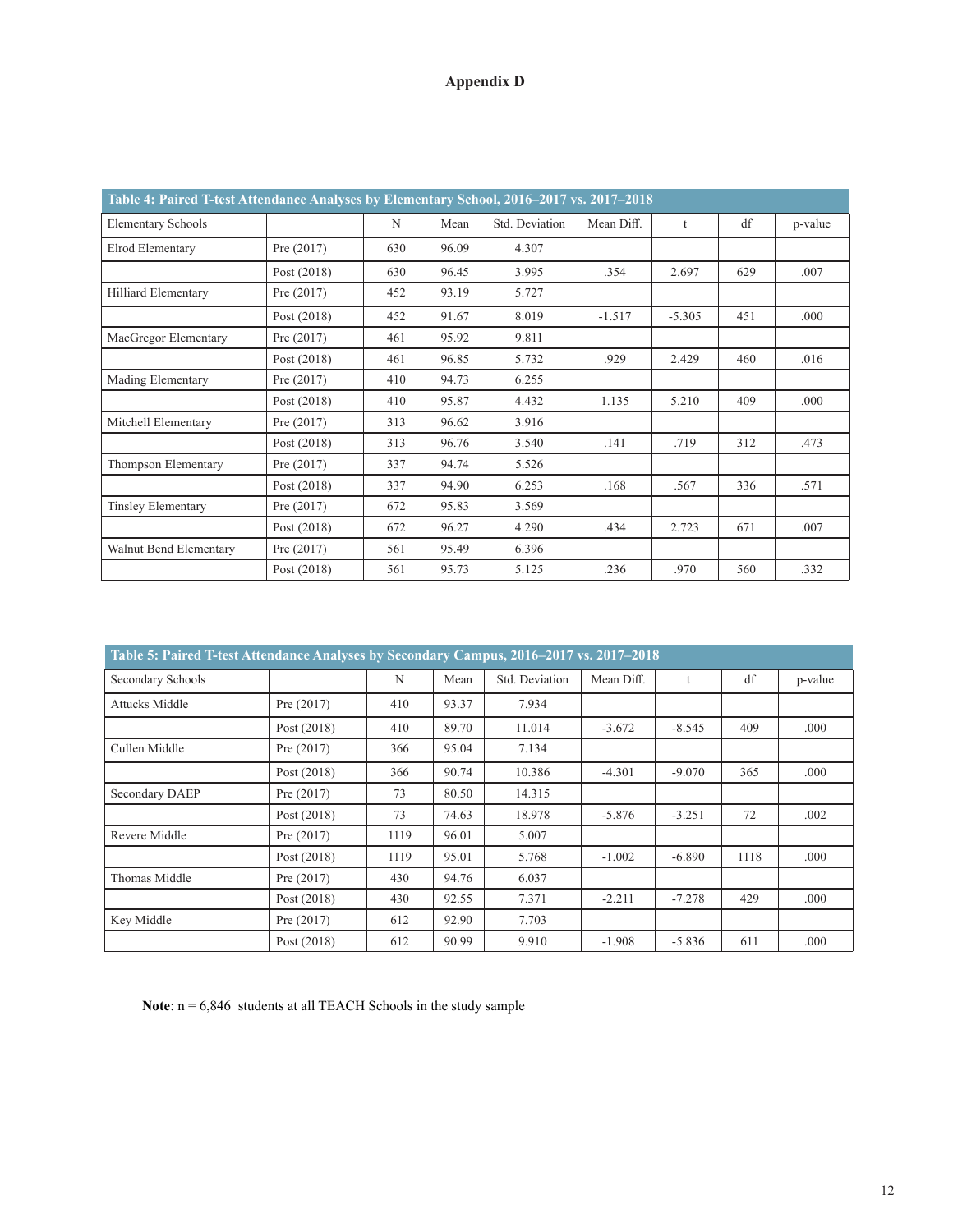#### **Appendix E**

| Unduplicated Students with Disciplinary Actions at TEACH Campuses, 2016–2017 and 2017–2018 |                                                |                                 |                             |                             |              |                                                |                                 |                             |                             |                |                 |
|--------------------------------------------------------------------------------------------|------------------------------------------------|---------------------------------|-----------------------------|-----------------------------|--------------|------------------------------------------------|---------------------------------|-----------------------------|-----------------------------|----------------|-----------------|
|                                                                                            | 2016-2017                                      |                                 |                             |                             |              | 2017-2018                                      |                                 |                             |                             |                |                 |
|                                                                                            | Out-of-<br><b>School</b><br><b>Suspensions</b> | In-school<br><b>Suspensions</b> | <b>Referrals</b><br>to DAEP | <b>Removals</b><br>to JJAEP | <b>Total</b> | Out-of-<br><b>School</b><br><b>Suspensions</b> | In-school<br><b>Suspensions</b> | <b>Referrals</b><br>to DAEP | <b>Removals</b><br>to JJAEP | <b>Total</b>   | Change          |
|                                                                                            | $\mathbf n$                                    | $\mathbf n$                     | $\mathbf n$                 | $\mathbf n$                 | n            | $\mathbf n$                                    | $\mathbf n$                     | $\mathbf n$                 | $\mathbf n$                 | $\mathbf n$    |                 |
| <b>Elementary Schools</b>                                                                  |                                                |                                 |                             |                             |              |                                                |                                 |                             |                             |                |                 |
| Elrod ES                                                                                   | 6                                              | 18                              | $\mathbf{0}$                | $\mathbf{0}$                | 24           | $\mathbf{0}$                                   | 13                              | $\overline{0}$              | $\mathbf{0}$                | 13             | <b>Decrease</b> |
| Hilliard ES                                                                                | 125                                            | 59                              | $\mathbf{1}$                | $\mathbf{0}$                | 185          | $\mathbf{0}$                                   | 58                              | $\overline{0}$              | $\mathbf{0}$                | 58             | <b>Decrease</b> |
| MacGregor ES                                                                               | 12                                             | $\overline{4}$                  | $\boldsymbol{0}$            | $\boldsymbol{0}$            | 16           | 23                                             | $\overline{c}$                  | $\overline{0}$              | $\mathbf{0}$                | 25             | <b>Increase</b> |
| Mading ES                                                                                  | $\overline{0}$                                 | $\mathbf{0}$                    | $\mathbf{1}$                | $\mathbf{0}$                | $\mathbf{1}$ | $\mathbf{0}$                                   | $\mathbf{0}$                    | $\overline{0}$              | $\mathbf{0}$                | $\mathbf{0}$   | <b>Decrease</b> |
| Mitchell ES                                                                                | $\theta$                                       | 6                               | $\mathbf{0}$                | $\mathbf{0}$                | 6            | $\mathbf{0}$                                   | $\overline{4}$                  | $\Omega$                    | $\theta$                    | $\overline{4}$ | <b>Increase</b> |
| Thompson ES                                                                                |                                                | 13                              | $\mathbf{0}$                | $\mathbf{0}$                | 14           | $\mathbf{0}$                                   | $\overline{7}$                  | $\overline{0}$              | $\mathbf{0}$                | $\overline{7}$ | <b>Decrease</b> |
| <b>Tinsley ES</b>                                                                          | $\theta$                                       | 12                              | $\mathbf{1}$                | $\boldsymbol{0}$            | 13           | $\mathbf{0}$                                   | 32                              | $\overline{0}$              | $\mathbf{0}$                | 32             | <b>Increase</b> |
| Walnut Bend ES                                                                             | 1                                              | 10                              | $\mathbf{0}$                | $\boldsymbol{0}$            | 11           | $\overline{0}$                                 | $\mathbf{1}$                    | $\mathbf{1}$                | $\mathbf{0}$                | 2              | <b>Decrease</b> |
|                                                                                            |                                                |                                 |                             |                             |              |                                                |                                 |                             |                             |                |                 |
| <b>Secondary Schools</b>                                                                   |                                                |                                 |                             |                             |              |                                                |                                 |                             |                             |                |                 |
| <b>Attucks MS</b>                                                                          | 243                                            | 189                             | 32                          | 2                           | 466          | 200                                            | 236                             | 15                          | $\mathbf{1}$                | 452            | <b>Decrease</b> |
| Cullen MS                                                                                  | 30                                             | 95                              | 40                          | $\mathbf{1}$                | 166          | $\overline{1}$                                 | 208                             | 29                          | $\mathbf{1}$                | 239            | <b>Increase</b> |
| Secondary DAEP                                                                             |                                                |                                 |                             |                             |              | 96                                             | 165                             | 41                          | $\mathbf{0}$                | 302            | N/A             |
| Key MS                                                                                     | 141                                            | 180                             | 32                          | $\overline{0}$              | 353          | 29                                             | 75                              | 51                          | $\mathbf{1}$                | 156            | <b>Decrease</b> |
| Revere MS                                                                                  | 242                                            | 173                             | 25                          | $\mathbf{1}$                | 441          | 222                                            | 193                             | 30                          | 1                           | 446            | <b>Decrease</b> |
| Thomas MS                                                                                  | 49                                             | 141                             | $\overline{7}$              | $\overline{0}$              | 197          | 214                                            | 258                             | 19                          | $\mathbf{0}$                | 491            | <b>Increase</b> |

**Note**: Disciplinary actions were extracted from the PEIMS 425 Record, Disciplinary Action Data – Student report for the corresponding academic years. Students are only counted once in each category.